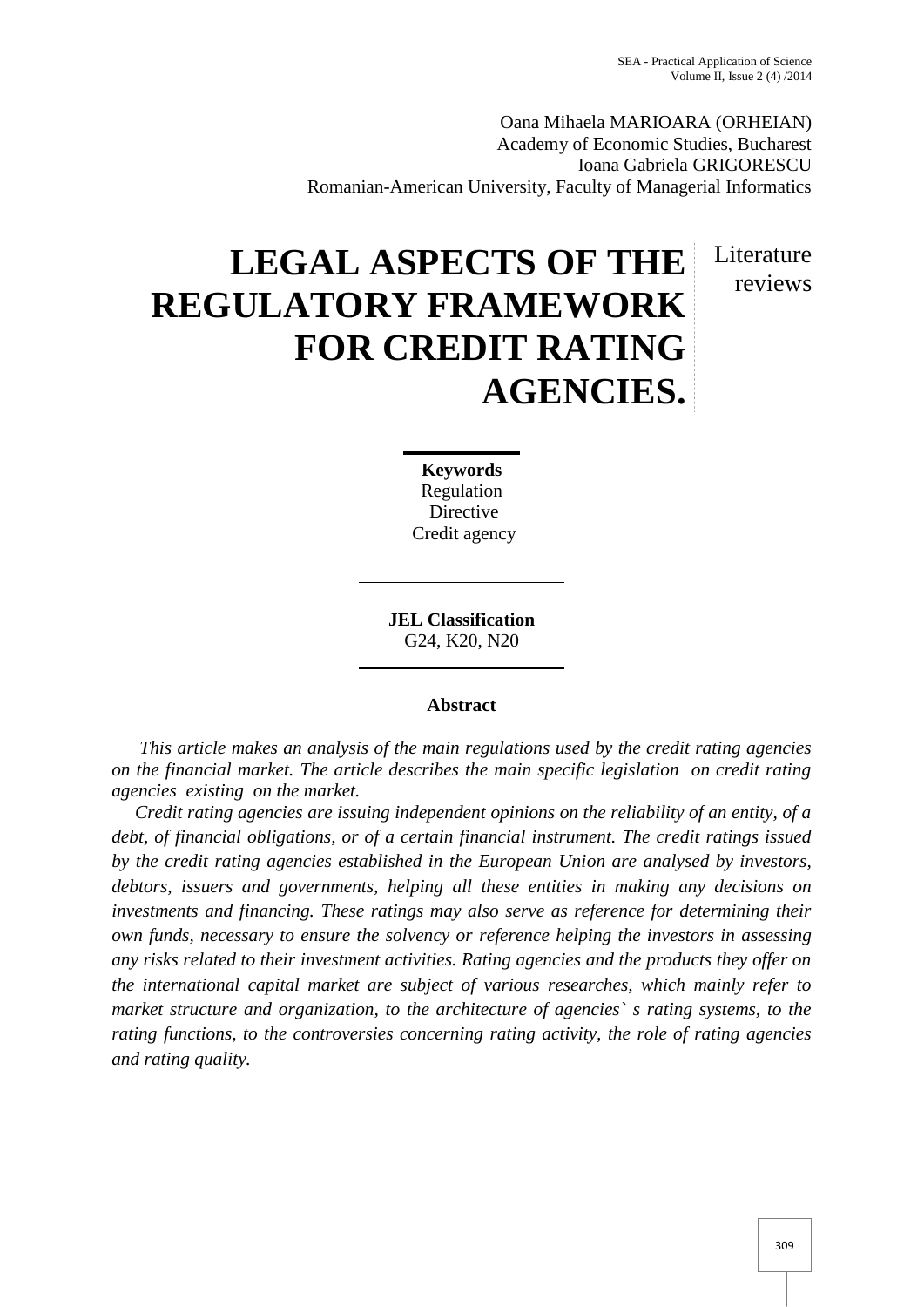## **Introduction**

The rating process is meant to be a transparent one, independent and objective, so as the assessing rating agency to gain market recognition by the investors` s acceptance of the agency rating and subsequently, for the agency to maintain its good reputation.

The rating agencies have standardized their procedures for elaborating the risk grade and are disposing clear rules of corporate governance (so called "Code of Conduct"). The rating standard elaboration process can be summarized as it follows, (www.standardandpoors.com, www.moodys.com):

Appointment the risk analyst; the analyst is doubled by an experimented analyst and, eventually, by a team of experts;

- Research on the analysed corporation from all available sources, including meeting the corporation`s management, meeting with financial director and general manager; the list of question to be addressed to the management may or may not be send to them before the meeting; the latter case (when the list if not to be send), is intended to measure the spontaneity; (according with Standard & Poor's)
- Appointment of a committee to finalize the rating procedures;
- The principal analyst presents the company and proposes a certain grade / qualificative, then the rating is determined by voting method. If there is no accord of opinions, there are appeal procedures which may assume increase the number of the members of the risk committee, with more experienced analysts;
- The rating is then communicated to the company which may request its review / reconsideration and bring, for this purpose, additional information; yet, the rating review/reconsideration is not a common method. After the risk committee had determined its final rating, this is being disseminated by the company and / or the rating agency.

Regulating the rating agencies market is performed by the restrictions imposed by SEC, (Securities and Exchange Commission) through the Nationally Recognized Statistical Rating Organization Standards (NRSRO).

These standards first appeared on the market in 1975. The NRSRO legislation was amended over several years, among the most important documents being Credit Rating Agency Reform Act of 2006, then CRA Reform Act of 2008, 2010, a document which sets the criteria that an agency must meet in order to become NRSRO, as well as the general conduct framework.

According to the annual Report of SEC, from December,  $13<sup>th</sup>$ , 2013, there are 10 NRSRO agencies, such as: AM Best Company Inc., registered at September 24<sup>th</sup>, 2007; DBRS Inc., registered at September 24<sup>th</sup>, 2007; Egan-Jones Rating Company, registered at December,  $21<sup>st</sup>$ , 2007; Fitch Rating Inc., registered at September, 24<sup>th</sup>, 2007; Japan Credit rating Agency Ltd, registered at September,  $24<sup>th</sup>$ ,  $2007$ ; Moody's Investors Service Inc., registered at September, 24<sup>th</sup>, 2007; Morningstar Credit Rating LLC, registered at June, 23rd, 2008; Kroll Bond Rating Agency Inc., registered at February,  $11<sup>th</sup>$ , 2008; S&P Ratings Services, registered at September,  $24<sup>th</sup>$ , 2007; HR Ratings de Mexico S.A. de C.V., registered at November, 5<sup>th</sup>, 2012. Most agencies have their headquarters in USA, except for Japan Credit Rating with headquarters in Japan and HR Ratings de Mexico, with headquarters in Mexico.

The National Recognized Statistical Rating Organization (NRSRO) is a rating agency which issues credit ratings certificates to the institutional qualified buyers, related to: financial institutions, brokers, dealers or insurance companies, corporate issuers, issuers of assets guaranteed securities; issuers of government securities, municipal securities issuers or securities issued by a foreign government, or a combination of several categories of issuers, as above mentioned.

The main directives to be mentioned are: Directive 2003/6/CE; Directive 2003/125/CE; Capital requirements Directive (CRD) 2006/48/CE; MIFID Directive (Markets in Financial Instruments Directive); Directive 2004/39/CE, on financial institutions, Basel II Agreement, which mention the criteria which an agency must meet for its rating to be recognized in order to determine the minimum capital requirements of financial institutions.

Moreover we have to mention three main Regulations related to the credit rating agencies, namely: Regulation (CE) no.1060/2009 of European Parliament and European Council of September,  $16^{th}$ , 2009; Regulation 1095/2010, which had established ESMA (the European Securities and Markets Authority) and Regulation 513/2011.

The European Council imposed for the establishment of an independent European agency, ESMA - European Securities and Markets Authority. This authority was founded by adopting the Regulation 1095/2010. ESMA` s purpose if to contribute to ensuring the stability of European Union` s area financial system by providing the integrity, transparency, efficiency and proper functioning of securities market on the Union` s territory.

ESMA promotes the convergence of the institutions dealing with regulation on securities in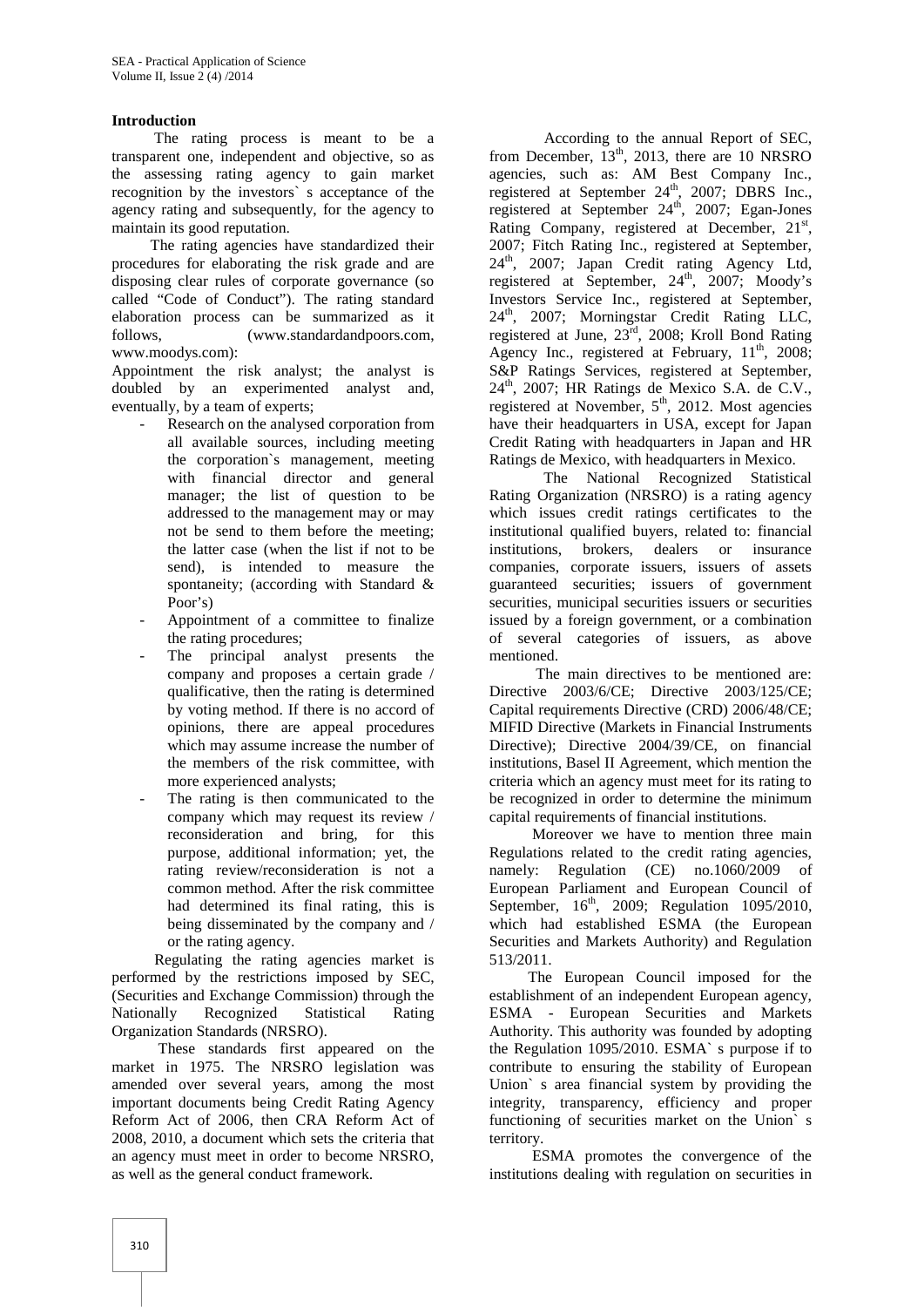member countries and, in horizontal plan, related to the activity between the financial sectors from the member countries, working closely with the European banking authoritity (EBA), as well as with the European insurances and occupational pensions authoritity (EIOPA).

ESMA is responsible for supervision and ensuring a minimal relevance of the rating system within euro area. Concerning the mechanism of granting a rating, the EU Regulation 1095 on ESMA, provides that a rating agency within a third country must meet those criteria which are general conditions necessary for the integrity of credit rating activities provided by an agency. The purpose of meeting these criteria is to prevent the necessity for an intervention of any competent authorities and other public authorities of those third countries in the content of the rating resident within Union territory.

Through these interventions, ESMA is imposing an appropriate policy concerning the management of any conflict of interest, the rotation of the rating analysts and the existence of a permanent and ongoing information disclosure procedure. ESMA regulation also provides that all rating users are being guided to education, so as to diminish their credulity regarding the rating grades issued by rating agencies. Otherwise, the rating users should not strictly base on the agencies' s ratings.

The Regulation CE no.1060/2009 of European Parliament and European Council, September 2009, concerning the rating agencies, requires the rating agencies to comply with a professional conduct code, with the main goal of reducing any potential conflict of interest, to guarantee a high quality and enough transparency of ratings and ratings granting process. Therefore, further additional amendments were introduced by the EU Regulation 513/2011, of European Parliament and European Council: the Regulation gave to the European Securities and Markets Authority (ESMA) the competence to register and supervise the credit rating agencies.

The current Regulation amends the current regulatory framework, applicable to credit rating agencies. Some important and relevant issues were approached, such as: conflict of interest due to the model \*issuer pays\*, disclosure of information on structured financial instruments, and the regulations framework must be reviewed after it has been applied for a reasonable time period, so as to assess if and how the regulation solves the reported issues.

The credit ratings, granted for regulatory purposes, or other purposes, have a significant impact on investment decisions and on the image and issuer` s financial attractiveness. The rating agencies have the important responsibility to the investors and issuers, to guarantee that the provisions of the EU Regulation 1060/2009 are being implemented, so as their ratings are independent, objectives and have an adequate quality.

Another study related to the regulation of the EU and USA rating agencies is Champsaur` s, 2005. The author captures the key concepts of rating` s content itself, as well as the difference between the meaning given to the rating content by the rating agencies (opinion), issuers, investors and authorities, (quasi-recommendation and normative value, derived from rating-dependent regulations.) and financial market (uncertain meaning, controversial informative value).

Describing the business model of rating agencies, Champsaur  $(2005, pp. 14 - 17)$  analyses the potential conflict of interest arising from: issuers rating payment, auxiliary services provided by rating agencies and the possibility of selling confidential information on issuers to various subscribers. The author also outlines the answer of the "Code of conduct principles for the rating agencies" of IOSCO (2004) to the issues previously mentioned. In the same paper work, (2005, pp. 29 – 35), the author is militating for the necessity of regulation of rating agencies, given the potential danger posed by incorrect ratings on the stability the financial system. In order to prevent such systemic risk, the regulation can set two directions: increase the accuracy of ratings and minimize the use of ratings in regulations as well as in private contractual clauses. By regulation, the IOSCO (2004) conduct Code, which has to be followed by the rating agencies, would receive legal guarantees. (Einig and Duff, 2007, pp. 124 - 128).

Rating agencies have a similar role of external auditors. Therefore, the rating can be used as instrument in business transactions (mergers and acquisitions), it strengthens the contracts, reduces the transactions and monitoring costs.

The role of the rating agency is to assess, in an objective and independent way, the risks of bankruptcy or default of an economic actor, issuing debt securities or bonds. The agencies are informing the investors on the risks they have to take when borrowing a company or a country.

Through the credit rating, the debtor companies benefit from the credibility of rating agencies. The credibility transfer is ensured by the main service provided by these agencies: signaling service (Dittrich, 2007).

**As conclusion**, the European Securities and Markets Authority (ESMA) exercise a continuous supervision of the credit rating agencies, in particular of the rating methods. It does not interfere in the credit rating content or in the methods used by rating agencies. ESMA is required to a close cooperation with EBA (European Banking Authority), with EIOPA, (European Insurance and Occupational Pensions Authority), with sectoral competent authorities in the exchange